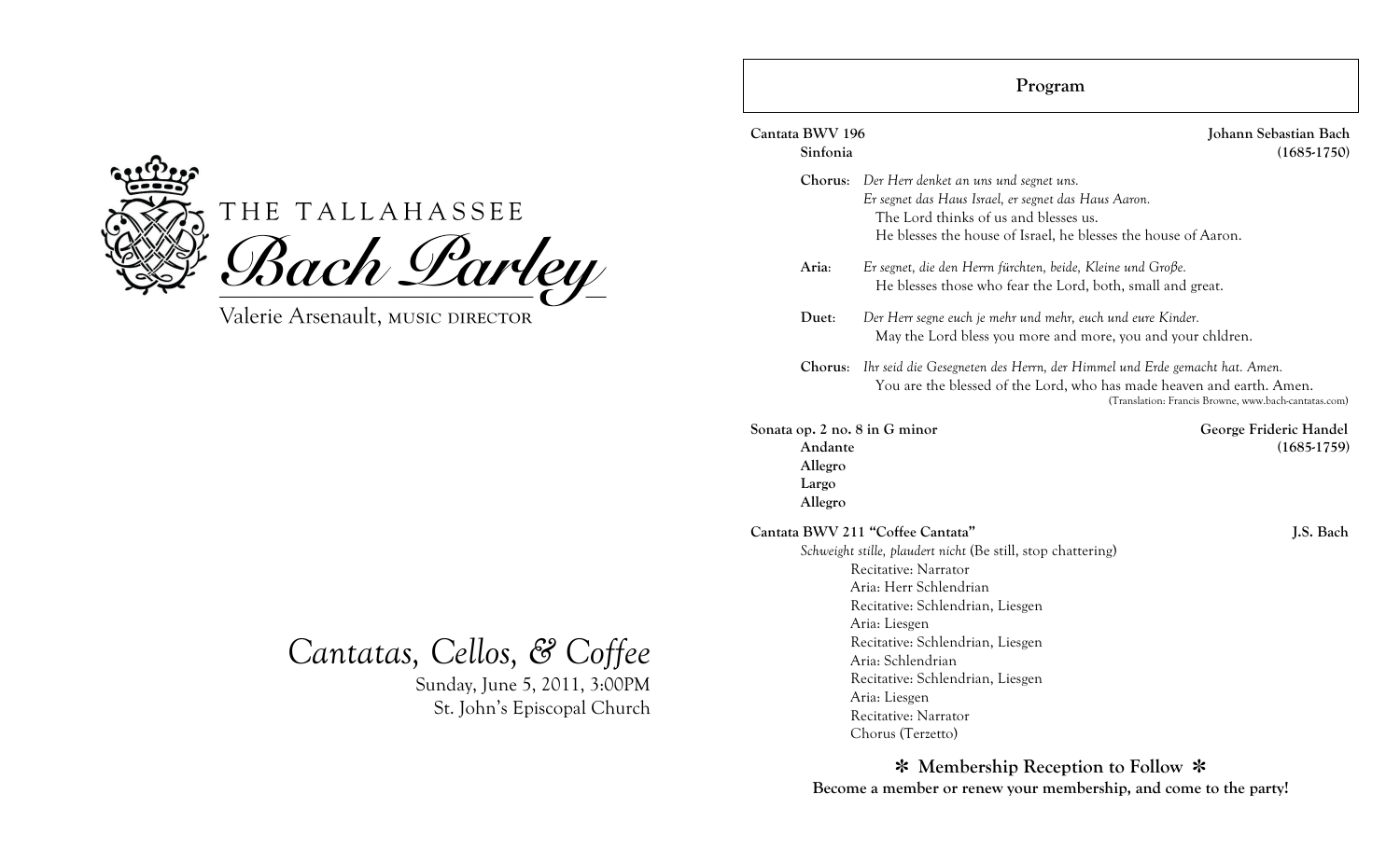# **The Tallahassee Bach Parley 2010-2011 Membership**

**As of March 13, 2011:**

#### **Sponsor**

Mimi Jones & Bill Brubaker William P. & Karyl Louwenaar Lueck Elizabeth & Stephen K. Richardson M.D.

#### **Benefactor**

Melissa & Charles Brewer Frances Dwyer & Charles Mathews Ronald A. Kanen Tom & Ava Prebys Jeanne & William Ryder

#### **Patron**

John & Nancy Barfield Woody & Charlotte Dudley Kyle & Marion Dunn Susan Drake & Charles Futch Linda & Fred Hester Dennis G. King Jim, Julie & Anne Leftheris Nora K. Loyd Dana Preu Thomas & Jean Souter Diane L. Stuart

#### **Sustaining**

Lester Abberger Fred Boska Patrick Chisholm Laura & Barnett Cook Betsy Calhoun & Michael Corzine Marie E. Cowart James C. & Rochelle M. Davis Barbara Jorgenson & Robert Dempsey Karen W. Dix Jan & Larry Everett Janet Findling Ruth Findling Gary & Ellen Fournier John Fraser Ben & Beth Fusaro J. Robert & Lois D. Griffin Christine Grow

# **Sustaining (continued)**

Edwin & Donna Irby Bob & Jane Kennedy Soo Jin Kim J. Laurence Lama Bobbie & Denis Markiewicz Margaret Pendleton & James Mathes Walter & Marian Moore Bill Miller & Kate Muldoon Ruth Pryor John, Gloria, Lori & AJ Pullen Joan H. Raley Mark Ravenscraft Penny Gilmer & Sanford Safron Ralph V. Turner John & Virginia Walker Theresa D. Westerfield Michael & Patricia Wilhoit Ken Winker

#### **Contributing**

Paul Arons Pam & Don Crosby Ellie Dann Janice S. Dann Virginia C. Dix Paula Gerson Susan Gross Debbie Hamlin Carla Connors & Timothy Hoekman Gayle Muenchow & Richard Hopkins Valerie Howington Von A. Klink John A. Knoblauch Kyunghee Lee Sheldon & Lois Leibow Lynda & Tom McCaleb David and Rosa McNaughton Charles Milsted Joyce Pugh Betty Serow Renee LaPointe & Michael Smith

#### **Contributing (continued)**

Dr Patricia H. Stanley Larry & Robyn Stevenson Erica & Robert Thaler Ken Misner & Gunilla Trull Michael Broyles & Denise VonGlahn Kathleen & Michael Wright

#### **Individual**

Fenn Cawthon Linda Collins Patricia Curtis Laura Dunaway Shirley M. Ellis Ashburn Family Marguerite Foxon David Fusselman Mary Anne Gray Nancy T. Harnage Rene Henry James & Barbara Jones Peggy Lentz Mary Lois Mayfield Marjorie Morgan Donald R. Payne Jane Quinton Mary U. Rhodes Jerry Robinson S.H.K. John-Mark Schacht Josefa Schlottmann Sue Scribner Casey L. Shaffer Lisa Nevett, Charlotte & David Stone Mary Helen Sukhia Ashley Turner Larry Updike Adelaide Whitaker

**Board of Directors:** Erica Thaler, President; Charles E. Brewer, Vice President; Ava Prebys, Treasurer; Julie Leftheris, Secretary; Nancy Barfield; Michael Corzine; Stephen Richardson, Kathleen Wright

*The Tallahassee Bach Parley would like to thank all of its donors and volunteers for their support, especially St. John's Episcopal Church, Betsy Calhoun and Lindsay Hardy for hosting this concert, Erica Thaler for help with publicity, Patty Herrington for distributing posters, and First Presbyterian Church for housing our library and archives.*

# **Today's Musicians**

**VALERIE PREBYS ARSENAULT** has two favorite musical activities: teaching the violin and playing baroque music. Since 2002 she has maintained a thriving private violin studio of students of all ages at Cavatina Music Studios. As Visiting Assistant Professor at Florida State University she directs the Baroque Ensemble (on period instruments) and has taught violin and directed the Irish Ensemble. She is a member of the Tallahassee Symphony, a principal player and soloist with the Atlanta Baroque Orchestra, and has performed and recorded with the Apollo Ensemble (NY) and Apollo's Fire. She studied violin at the New England Conservatory (BM), violin pedagogy and baroque violin at the Indiana University School of Music (MM, Early Music), and earned her doctorate from the Florida State University College of Music.

**MARY BIDDLECOMBE** is the choral director at Tallahassee's Lawton Chiles High School, where she directs a vocal program encompassing over 200 enrolled students. She directs five curricular ensembles including two sequential women's choirs, a large men's chorus, two mixed ensembles, and the award-winning women's choir *Belle Chantique*. Mrs. Biddlecombe has taught music at every grade level, most recently as the choral director at Swift Creek Middle School. She holds degrees from the Crane School of Music in New York State, and Florida State University. Her choirs have performed for conventions of ACDA, as well as with the Tallahassee Symphony Orchestra and Community Chorus under the direction of Miriam Burns and Dr. André Thomas, respectively. Mrs. Biddlecombe is an active member of MENC, ACDA, FVA and FMEA, and is in-demand as an adjudicator and clinician in the state of Florida. A native of Syracuse, NY, Mary makes her home in Tallahassee with her husband Tucker and two dogs.

**TUCKER BIDDLECOMBE**, a native of Buffalo, New York, is currently a candidate for the PhD in Music Education at Florida State University. As a graduate assistant he has served as the assistant conductor to the Tallahassee Community Chorus, the Men's Glee Club, and the Florida State Opera. In 2010 Mr. Biddlecombe conducted Florida State Opera's production of Benjamin Britten's *The Rape of Lucretia,* as well as a performance of Bernstein's *Chichester Psalms* and Mozart's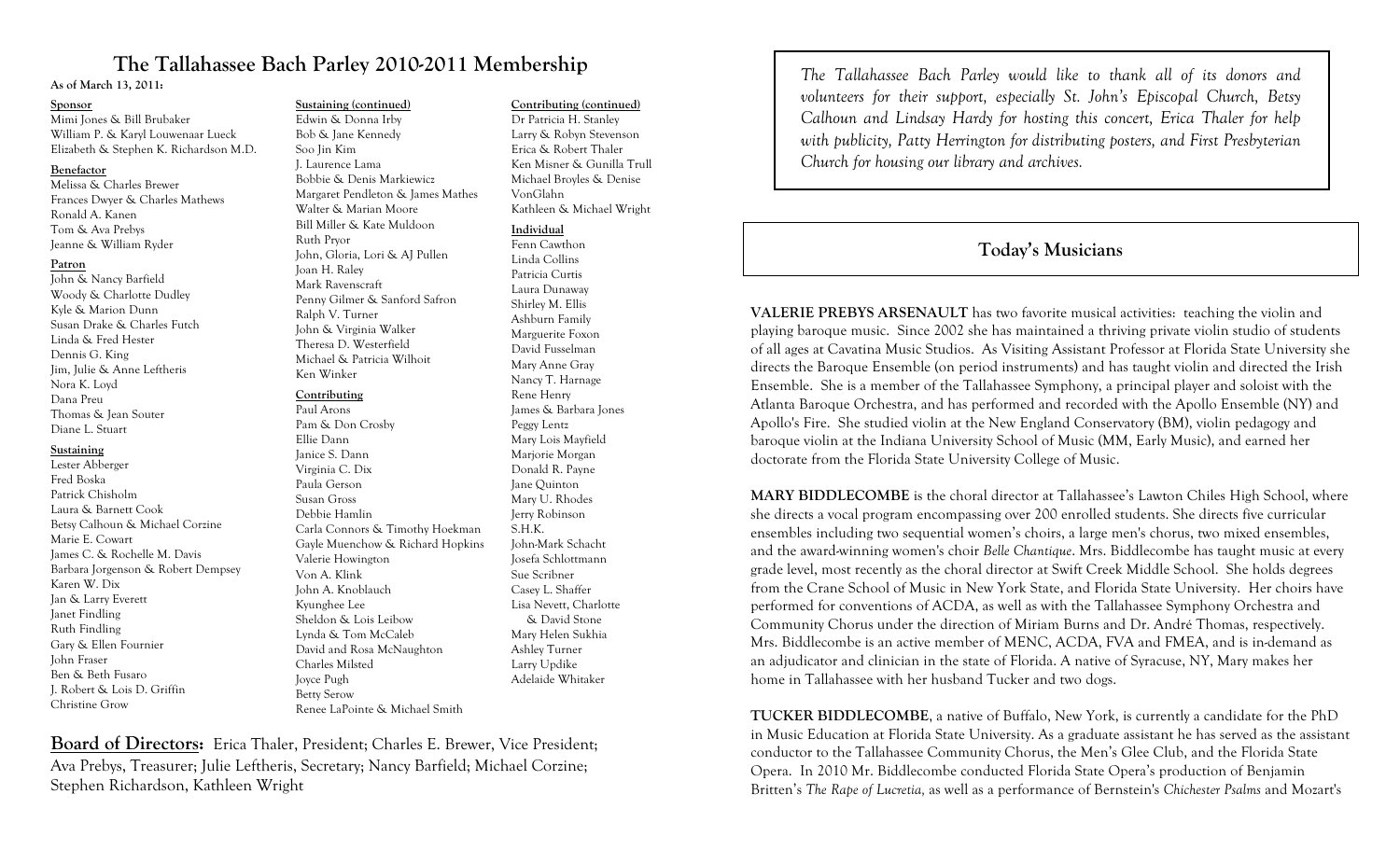*Veni Sancte Spiritus* with the Tallahassee Community Chorus and Symphony Orchestra. Mr. Biddlecombe is a ten-year veteran educator, and is a National Board Certified Teacher. He most recently served as the choral director at Lawton Chiles High School in Tallahassee, where he was honored as 'Teacher of the Year' in 2008. Ensembles under his direction have performed at conventions of the American Choral Directors Association at the state and division level, and have been enthusiastically received at state and national choral festivals. Mr. Biddlecombe is a soughtafter clinician and adjudicator, and has conducted honor choirs throughout the state of Florida. An accomplished vocalist specializing in a wide variety of repertoire and musical styles, Mr. Biddlecombe has performed as a soloist for Handel's *Messiah,* Haydn's *Creation,* and the Duruflé *Requiem.* He is also a published composer and arranger, with choral works printed by Alliance and Walton Music. Tucker and his wife, Mary, continue to serve as co-music directors at the Episcopal Church of the Advent in Tallahassee.

**WESLEY BRAX** is a young baritone from Columbia, South Carolina. Wesley recently obtained his BM in Vocal Performance from the Florida State University, studying with Larry Gerber, and will be pursuing an MM in Voice at the University of Cincinnati College-Conservatory of Music. While at FSU, he participated in several operas in both ensemble and leading capacities, including Le mari in *Les mamelles de Tirésias* and Fiorello in *Il barbiere di Siviglia*. He has also performed partial roles of Constantine in Pasatieri's *The Seagull*, Ping in *Turandot*, Malatesta in *Don Pasquale*, and Guglielmo in *Cosí fan tutte*. Recently exploring the world of competitions, Wesley has received honors from the Metropolitan Opera National Council Auditions, Palm Beach Opera, Opera Birmingham, and the Southeastern Regional NATS Auditions. In the summer of 2011, Wesley will be a Vocal Fellow at the Tanglewood Music Center in Lenox, MA.

**MELISSA BREWER** began her professional studies in violin and viola at the University of Miami, studying with George Zazofsky and Victor Stern and with David Becker at the University of Wisconsin Madison. She has performed with groups as diverse as the Florida Philharmonic, Miami Chamber Orchestra, West Palm Beach Opera Company, Tallahassee Bach Parley, and the Tallahassee Symphony Orchestra. The breadth of her repertoire stretches from symphonic to chamber, opera to popular, and she has performed with artists as varied as Perlman and Sinatra. On period instruments, she has performed with the F.S.U. Baroque Ensemble, Baroque Southeast, the Apollo Ensemble, and is Principal Violist with the Atlanta Baroque Orchestra. She plays on a 1760 Locky Hill viola.

A native of Seoul, Korea, **MINYOUNG CHO** is in her third year of doctoral studies in Violin Performance at FSU. She has presented solo and chamber performances at Booam art hall, Dankook art hall in Korea and Dohnányi recital hall in Tallahassee. She played with many orchestras such as Korean-American Youth Orchestra, Gwacheon Youth Orchestra, Seoul National Symphony Orchestra, Korean Philharmonic Orchestra and Gangneung Philharmonic Orchestra in Korea. She has been a prizewinner in several competitions such as the Korea Music Competition

and Choong-Bu Conservatory Competition. She received her BM in Dankook University in Korea and MM in Florida State University. She has studied with Corinne Stillwell, Karen Clarke and Daesik Kang. Currently, she is a player for the Tallahassee Symphony Orchestra, Northwest Florida Symphony Orchestra and Sinfonia Gulf Coast Symphony Orchestra. She is an active substitute with the Pensacola Symphony Orchestra and Panama City Pops Orchestra.

**EVAN JONES** holds the D.M.A. in cello performance and the Ph.D. in music theory from the Eastman School of Music, where he studied with Steven Doane, Pamela Frame, and Alan Harris. He also studied with Antonio Lysy at McGill University and with Pierre Djokic and Shimon Walt at Dalhousie University. On faculty at the FSU College of Music since 2001, he previously served as cello instructor at Colgate University and as Pamela Frame's assistant at Eastman. He also instructed music theory at Eastman and at the University of Rochester, winning two prestigious teaching awards, and received the Florida State University Undergraduate Teaching Award in 2007. He has performed under the auspices of the Banff Centre for the Arts, Baroque SouthEast, the College Music Society, Electronic Music Midwest, Music on the Lake, Musique Royale, the Orford Arts Centre, the Scotia Festival of Music, the Spark Festival, and the Syracuse Society for New Music, as well as on faculty recital programs at FSU. He previously appeared as principal cellist of the Binghamton Philharmonic, the Orchestra of the Southern Finger Lakes, and the Montreal Chamber Players, and has given the world, North American, and NYC premieres of several new works for solo cello.

**MARNIE KIM JONES**, violoncellist, holds a Bachelors in Music degree and an Artist Diploma from McGill University (studio of Antonio Lysy) and a Masters in Music degree from the Eastman School of Music (studio of Steven Doane). While at Eastman she also studied string pedagogy with Louis Bergonzi and Baroque performance practice with Paul O'Dette and Christel Thielmann. Kim is originally from Calgary, Alberta, where she studied with John Kadz; she has also performed in masterclasses for Anner Bylsma, Bernard Greenhouse, Franz Helmerson, Desmond Hoebig, Steven Isserlis, Laurence Lesser, Siegfried Palm, Aldo Parisot, Fred Sherry, Janos Starker, and Tsuyoshi Tsutsumi. Previously a tenured member of the Rochester Philharmonic Orchestra, she now serves as associate principal cellist with the Tallahassee Symphony Orchestra and maintains a private studio of over twenty students.

**LIZABETH MALANGA** is from Bowling Green, Ohio where she spent two years of her undergraduate before transferring to the Florida State University's College of Music. She studied voice with David Okerlund and graduated in April with a Bachelor of Music Performance. While in school, Lizabeth was a member of the Chamber Choir ensemble, a chorus member in Donizetti's "Elixir of Love" and appeared as Papagena in the "Magic Flute" Opera outreach in Spring 2009. Lizabeth is currently living in Tallahassee and will continue studying voice in the fall with Kristine Ciesinki.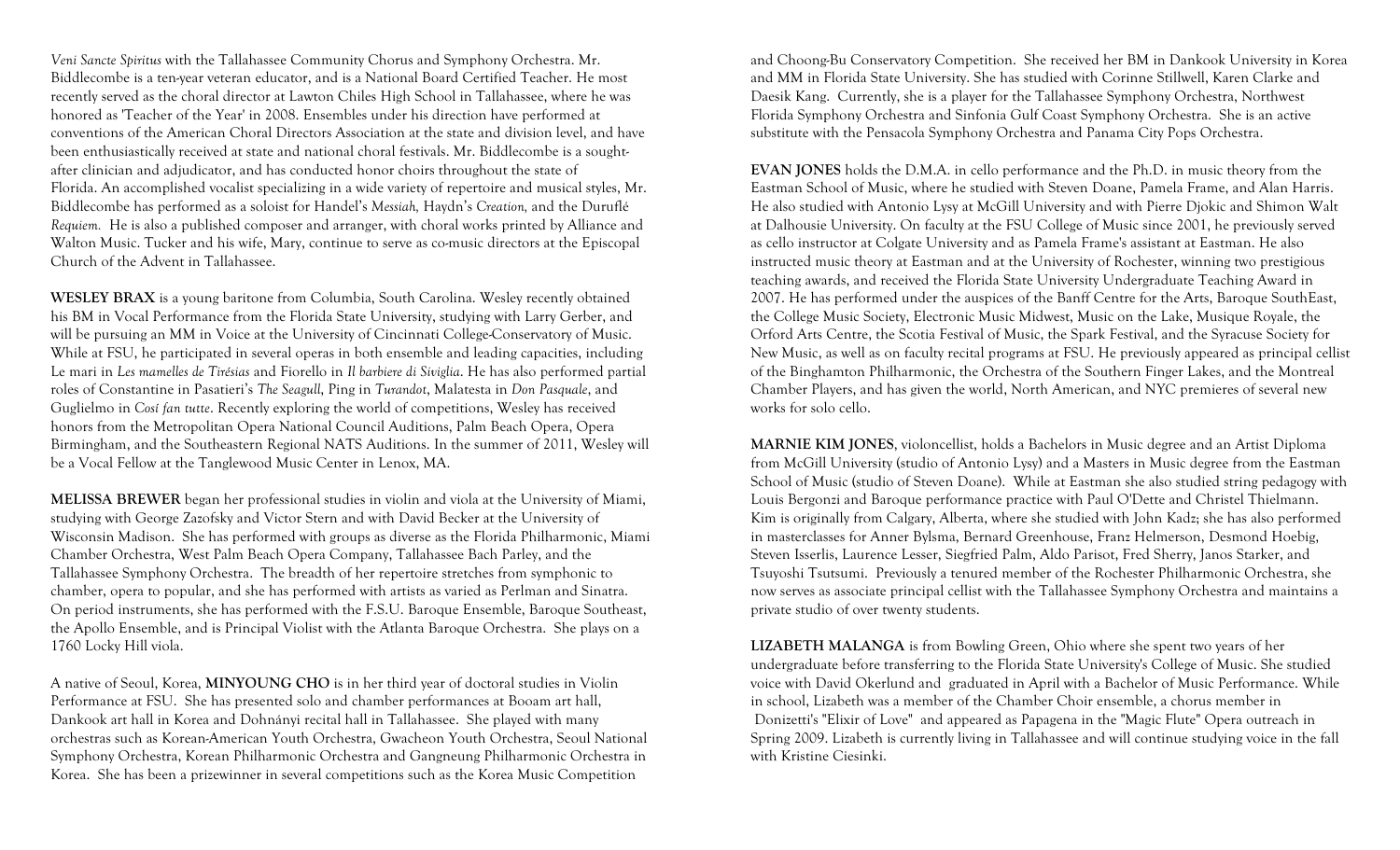**KAREN MCLAUGHLIN LARGE** is currently serving on the music faculty at the University of Central Florida teaching courses in music theory, aural skills, world music, and music literature. She previously taught at the University of Tampa and the Indian River State College. She received her Doctor of Music degree from Florida State University in May 2010 and her research interests include affective responses to music and the interaction of music analysis and performance. She has studied flute with Eva Amsler, Stephanie Jutt, Joshua Carter, and Mara Rose. For more information, please visit her website: www.karenlarge.com

**KARYL LOUWENAAR LUECK** joined the faculty of the Florida State University School of Music in 1972 as an Assistant Professor of Piano. Over time, harpsichord, fortepiano, *basso continuo,* Baroque Ensemble, and courses in keyboard literature and performance practice were added to her assignment; and during the last six years of her tenure she also served as Coordinator of the Keyboard Area. Since her retirement in 2007, she has continued as an Adjunct Professor at the College of Music. In 1981 The Tallahassee Bach Parley was founded by Karyl and friends Lillian and Clark Pearson; later she founded also the Jurow International Harpsichord Competition under the auspices of the Southeastern Historical Keyboard Society. She has appeared as soloist and ensemble harpsichordist in Germany, Costa Rica, and in many major cities and institutions of higher education in the U.S., especially in the eastern half of the country.

**MELANIE PUNTER** is Associate Professor of Double Bass at Florida State University. As a member of the Juilliard Music Advancement Program faculty, she coached chamber music and bass ensembles and taught double bass. She is a member of New York's prestigious Orchestra of St. Luke's performing at Carnegie Hall and Lincoln Center and is principal bassist of the Tallahassee Symphony Orchestra. She has performed with the American Symphony Orchestra, the Opera Orchestra of New York, Joffrey Ballet, New York City Ballet and the American Ballet Theatre. She performs regularly at the Caramoor International Music and has participated in Festival of Two Worlds in Charleston, SC and in Spoleto, Italy. An active chamber musician, she is a member of the Atlanta Baroque Orchestra performing on period instruments.

*The Tallahassee Bach Parley would like to thank all of its donors and volunteers for their support, especially St. John's Episcopal Church, Betsy Calhoun and Lindsay Hardy for hosting this concert, Nancy Barfield for arranging the reception, Erica Thaler for help with publicity, Patty Herrington for distributing posters, and First Presbyterian Church for housing our library and archives.*

# **Libretto and Translation for BWV 211 "Coffee Cantata"**

Text: Christian Friedrich Henrici (Picander) Translation: Francis Browne, www.bach-cantatas.com

#### **Recitative: Narrator**

Schweigt stille, plaudert nicht Keep quiet, don't chatter Und höret, was itzund geschicht: and hear what's going on now: Da kömmt Herr Schlendrian here comes Herr Schlendrian Mit seiner Tochter Liesgen her, with his daughter Liesgen Er brummt ja wie ein Zeidelbär; he's growling like a honey-bear -

#### **Aria: Herr Schlendrian**

Hat man nicht mit seinen Kindern Don't we have with our children Hunderttausend Hudelei! a hundred thousand muddles! Was ich immer alle Tage What always every day I Meiner Tochter Liesgen sage, say to my daughter Liesgen Gehet ohne Frucht vorbei. goes in one ear and out the other

#### **Recitative: Schlendrian, Liesgen** Schlendrian:

Du böses Kind, du loses Mädchen, You bad child, you wild girl! Ach! wenn erlang ich meinen Zweck: Oh! If only I could have my way: Tu mir den Coffee weg! get rid of coffee!

#### Liesgen:

Herr Vater, seid doch nicht so scharf! Father, don't be so hard! Wenn ich des Tages nicht dreimal If three times a day I can't Mein Schälchen Coffee trinken darf, drink my little cup of coffee, So werd ich ja zu meiner Qual then I would become so upset

#### **Aria: Liesgen**

Ei! wie schmeckt der Coffee süße, Ah! how sweet coffee tastes! Lieblicher als tausend Küsse, Lovelier than a thousand kisses, Milder als Muskatenwein. Smoother than muscatel wine. Coffee, Coffee muss ich haben, Coffee, I must have coffee, Ach, so schenkt mir Coffee ein! ah!, just give me some coffee!

Hört selber, was sie ihm getan! hear for yourselves what she has done to him.

[lit. goes by without profit]

Wie ein verdorrtes Ziegenbrätchen that I would be like dried up piece of roast goat.

Und wenn jemand mich will laben, and if anyone wants to give me a treat,